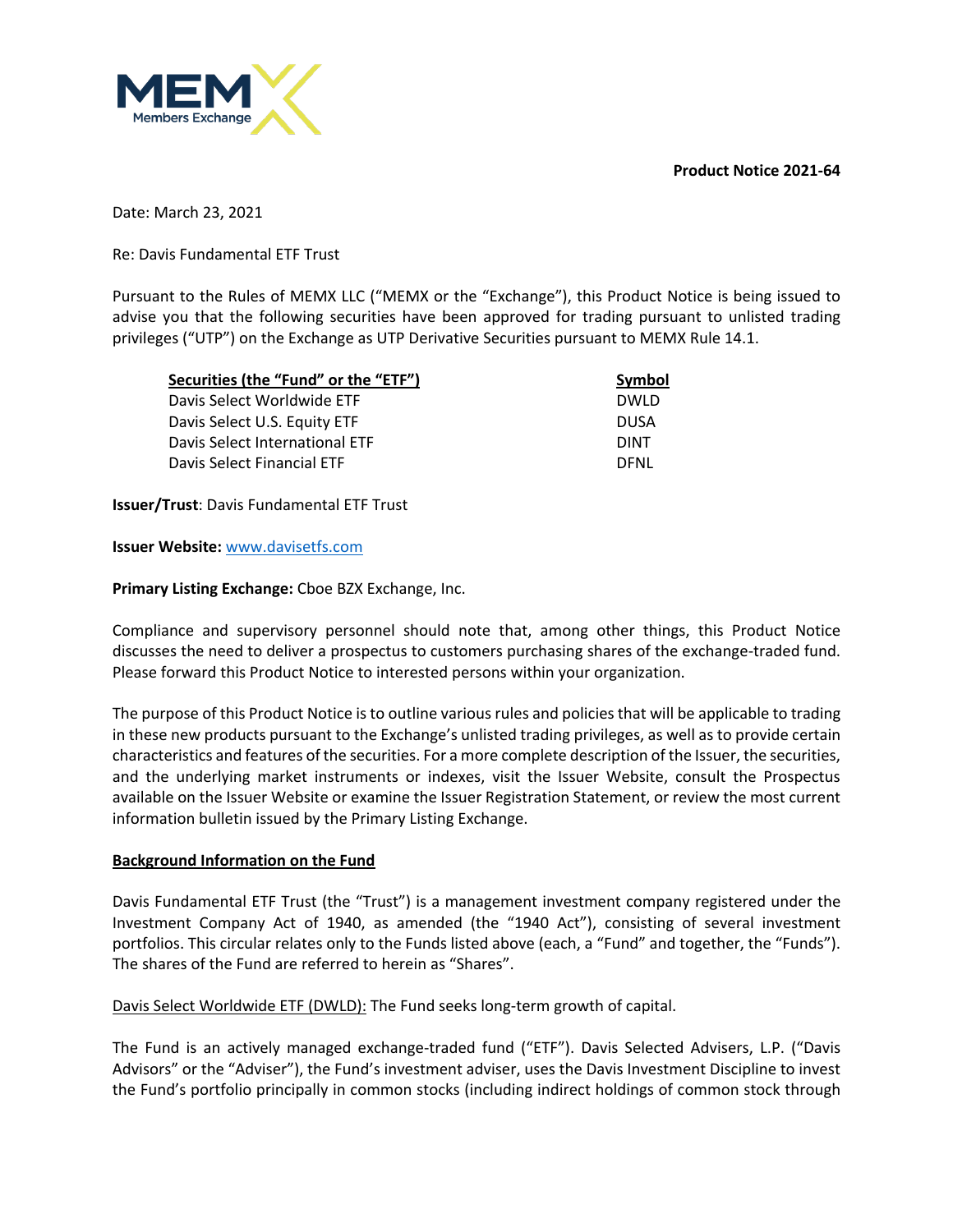depositary receipts) issued by both United States and foreign companies, including countries with developed or emerging markets. The Fund may invest in large, medium or small companies without regard to market capitalization. The Fund will invest significantly (at least 40% of total assets under normal market conditions and at least 30% of total assets if market conditions are not deemed favorable) in issuers (i) organized or located outside of the U.S.; (ii) whose primary trading market is located outside the U.S.; or (iii) doing a substantial amount of business outside the U.S., which the Fund considers to be a company that derives at least 50% of its revenue from business outside the U.S. or has at least 50% of its assets outside the U.S. Under normal market conditions, the Fund will invest in issuers representing at least three different countries. These non-U.S. company investments may include American Depositary Receipts ("ADRs") and Global Depositary Receipts ("GDRs" and together "Depositary Receipts"). Depositary Receipts are receipts that represent ownership of shares of a non-U.S. issuer held in trust by a bank or similar financial institution.

Davis Select U.S. Equity ETF (DUSA): The Fund seeks long-term capital growth and capital preservation.

The Fund is an actively managed exchange-traded fund ("ETF"). Davis Selected Advisers, L.P. ("Davis Advisors" or the "Adviser"), the Fund's investment adviser, uses the Davis Investment Discipline to invest the Fund's portfolio principally in common stocks issued by large companies with market capitalizations of at least \$10 billion. Under normal market conditions, the Fund will invest at least 80% of the Fund's net assets plus any borrowings for investment purposes in equity securities issued by U.S. companies. The Fund is non-diversified and, therefore, is allowed to focus its investments in fewer companies than a fund that is required to diversify its portfolio. The Fund's portfolio generally contains between 15 and 35 companies, although the precise number of its investments will vary over time. The Fund may invest a portion of its assets in financial services companies. The Fund may also invest in mid- and smallcapitalization companies, which the Fund considers to be those companies with less than \$10 billion in market capitalization. The Fund may invest up to 20% of net assets in non-U.S. companies. These non-U.S. company investments may include American Depositary Receipts ("ADRs") and Global Depositary Receipts ("GDRs" and together "Depositary Receipts"). Depositary Receipts are receipts that represent ownership of shares of a non-U.S. issuer held in trust by a bank or similar financial institution.

Davis Select International ETF (DINT): The Fund seeks long-term growth of capital.

This Fund is an actively managed exchange-traded fund ("ETF"). Davis Selected Advisers, L.P. ("Davis Advisors" or the "Adviser"), the Fund's investment adviser, uses the Davis Investment Discipline to invest the Fund's portfolio principally in common stocks (including indirect holdings of common stock through depositary receipts) issued by foreign companies, including countries with developed or emerging markets. The Fund may invest in large, medium or small companies without regard to market capitalization. The Fund will invest significantly (at least 40% of total assets under normal market conditions and at least 30% of total assets if market conditions are not deemed favorable) in issuers (i) organized or located outside of the U.S.; (ii) whose primary trading market is located outside the U.S.; or (iii) doing a substantial amount of business outside the U.S., which the Fund considers to be a company that derives at least 50% of its revenue from business outside the U.S. or has at least 50% of its assets outside the U.S. Under normal market conditions, the Fund will invest in issuers representing at least three different countries. These non-U.S. company investments may include American Depositary Receipts ("ADRs") and Global Depositary Receipts ("GDRs" and together "Depositary Receipts"). Depositary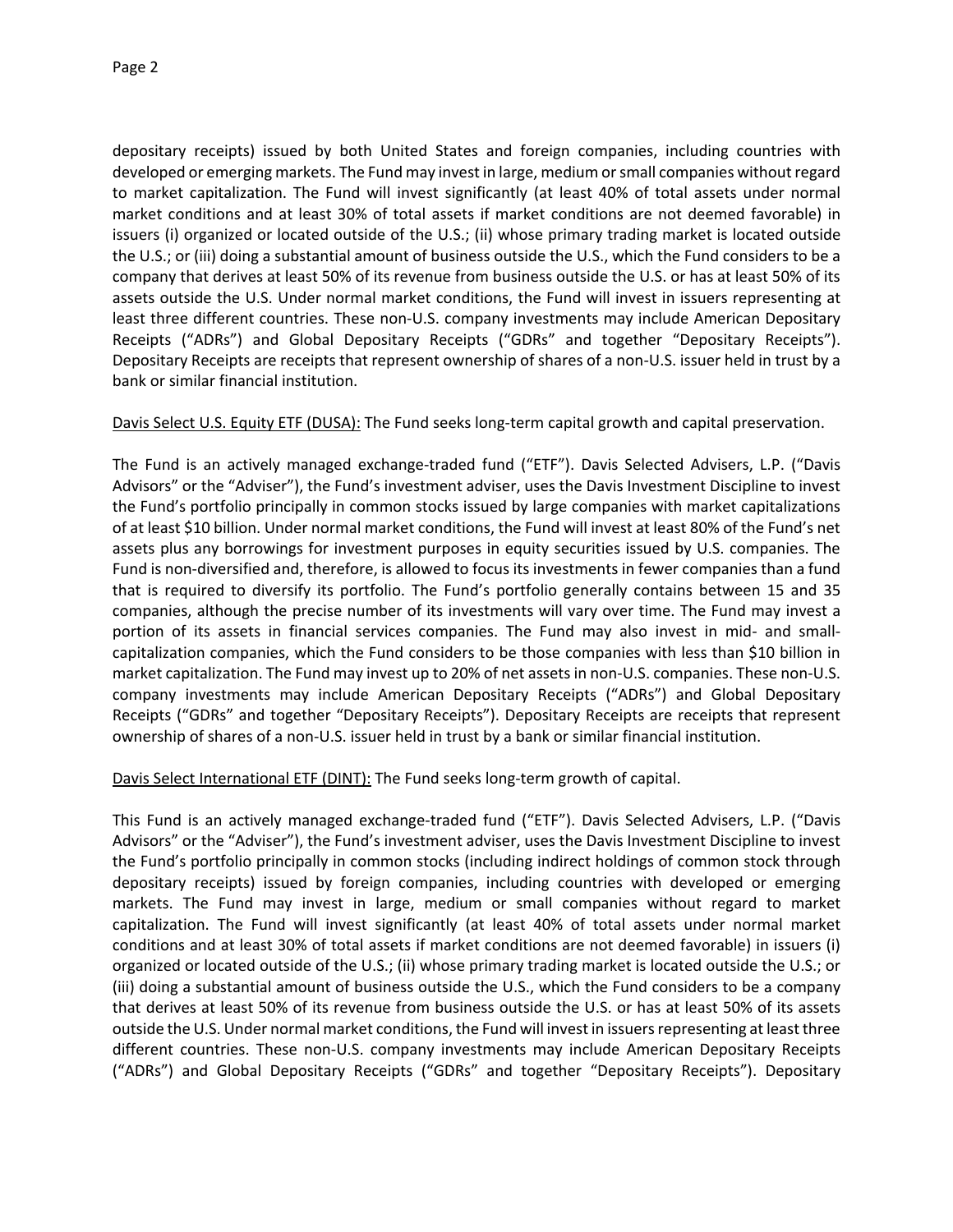Receipts are receipts that represent ownership of shares of a non-U.S. issuer held in trust by a bank or similar financial institution.

Davis Select Financial ETF (DFNL): The Fund seeks long-term growth of capital.

The Fund is an actively managed exchange-traded fund ("ETF"). Davis Selected Advisers, L.P. ("Davis Advisors" or the "Adviser"), the Fund's investment adviser, uses the Davis Investment Discipline to invest, under normal market conditions, at least 80% of the Fund's net assets plus any borrowings for investment purposes in securities issued by companies principally engaged in the financial services sector. The Fund is non-diversified and, therefore, is allowed to focus its investments in fewer companies than a fund that is required to diversify its portfolio. The Fund's portfolio generally contains between 15 and 35 companies, although the precise number of its investments will vary over time. The Fund invests, principally, in common stocks (including indirect holdings of common stock through depositary receipts). The Fund may invest in large, medium or small companies without regard to market capitalization and may invest in issuers in foreign countries, including countries with developed or emerging markets. These non-U.S. company investments may include American Depositary Receipts ("ADRs") and Global Depositary Receipts ("GDRs" and together "Depositary Receipts"). Depositary Receipts are receipts that represent ownership of shares of a non-U.S. issuer held in trust by a bank or similar financial institution.

A company is principally engaged in financial services if it owns financial services-related assets that constitute at least 50% of the value of all of its assets, or if it derives at least 50% of its revenues from providing financial services. Companies are classified by GICS based on their principal business activity. Revenue is a key factor in determining a firm's principal business activity. Companies with their principal business activity in one of the following areas are considered financial services firms: banks, thrifts and mortgage, specialized finance, consumer finance, asset management, custody, investment banking, brokerage, insurance, financial exchanges and data, and mortgage REITs.

For more information regarding the Funds investment strategy, please read the prospectus for the Fund.

As described more fully in the Prospectus and Statement of Additional Information, the Fund will issue and redeem Shares on a continuous basis at their net asset value ("NAV") only in large blocks (each, a "Creation Unit"). Creation Units will be issued and redeemed principally in-kind for securities included in the underlying index. Except when aggregated in Creation Units, the Shares may not be redeemed with the Fund.

Shares are held in book-entry form, which means that no Share certificates are issued. The Depository Trust Company or its nominee is the record owner of all outstanding Shares of the Funds and is recognized as the owner of all Shares for all purposes.

The NAV per Share for each Fund is computed by dividing the value of the net assets of the Fund (i.e., the value of its total assets less total liabilities) by the total number of Shares outstanding. Expenses and fees are accrued daily and taken into account for purposes of determining NAV. The NAV of each Fund is determined each business day after the close of trading (ordinarily 4:00 p.m., Eastern Time or "ET") of the New York Stock Exchange. Any assets or liabilities denominated in currencies other than the U.S. dollar are converted into U.S. dollars at the current market rates on the date of valuation as quoted by one or more sources.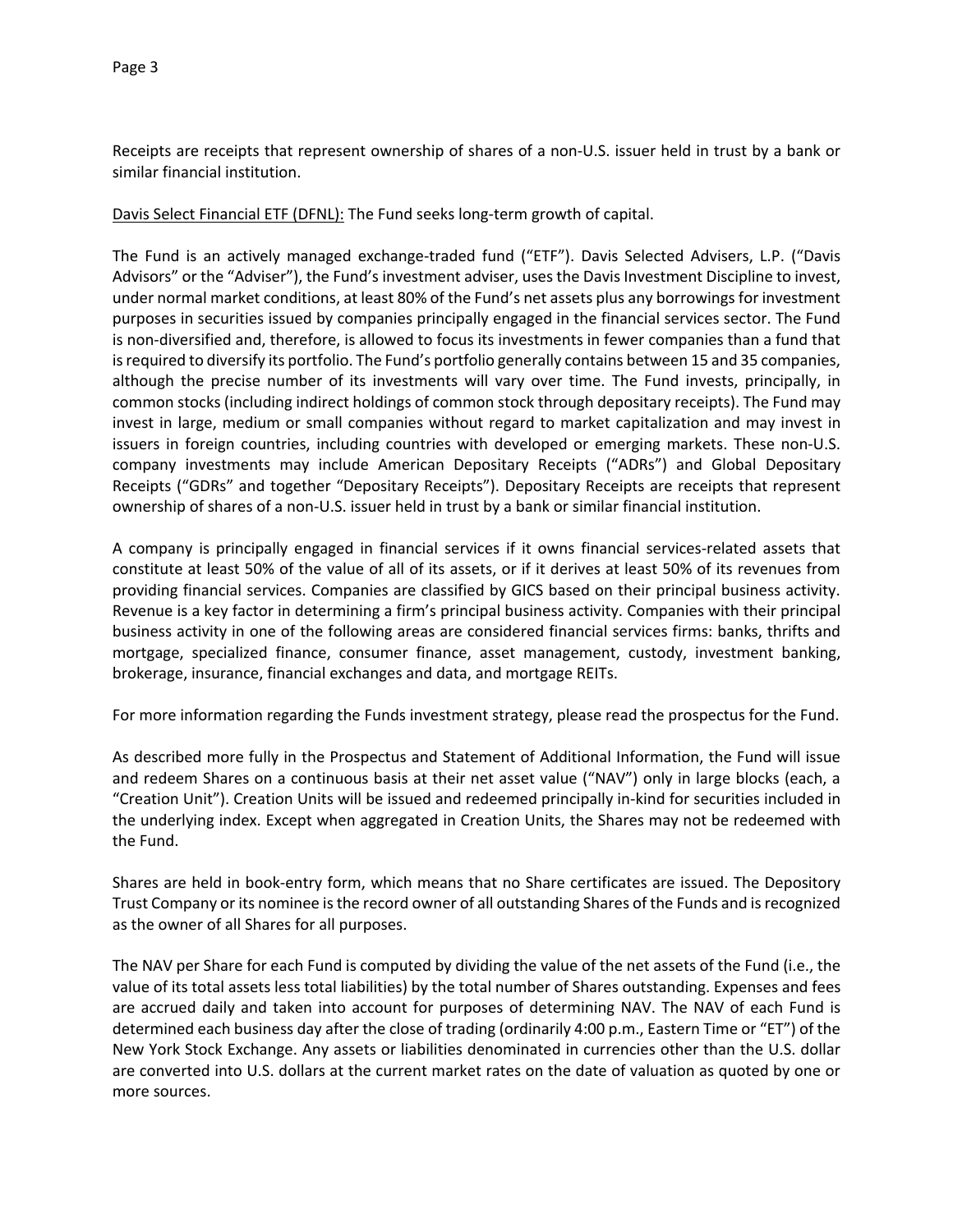The registration statement for the Fund describes the various fees and expenses for the Fund's Shares.

For a more complete description of the Fund visit the Issuer Website.

#### **Principal Risks**

As with any investment, you could lose all or part of your investment in the Funds, and the Funds' performance could trail that of other investments. These Funds are subject to the principal risks noted below, any of which may adversely affect the Funds' net asset value per share ("NAV"), trading price, yield, total return and ability to meet its investment objective. Interested persons are referred to the discussion in the prospectus for the Funds of the principal risks of an investment in the Funds. These include but are not limited to exchange-traded fund risk, focused portfolio risk, financial services risk, foreign country risk, headline risk, large-cap companies risk, and manager risk.

#### **Exchange Rules Applicable to Trading in the Shares**

Trading in the Shares on MEMX is subject to MEMX trading rules.

## **Trading Hours**

The value of the Index underlying the Shares will be disseminated to the data vendors every 15 seconds during the Regular Trading Session.

The Shares will trade on MEMX between 7:00 am and 5:00 pm (EST). Please note that trading in the Shares during the Exchange's Pre-Market and Post-Market Sessions ("Extended Market Sessions") may result in additional trading risks which include: (1) that the current underlying indicative value may not be updated during the Extended Market Sessions, (2) lower liquidity in the Extended Market Sessions may impact pricing, (3) higher volatility in the Extended Market Sessions may impact pricing, (4) wider spreads may occur in the Extended Markets Sessions, and (5) because the indicative value is not calculated or widely disseminated during the Extended Market Sessions, an investor who is unable to calculate an implied value for the Shares in those sessions may be at a disadvantage to market professionals.

#### **Dissemination of Data**

| . <i>.</i>                   |                                 |                             |
|------------------------------|---------------------------------|-----------------------------|
| <b>Name</b>                  | <b>Trading</b><br><b>Symbol</b> | <b>NAV</b><br><b>Symbol</b> |
| Davis Select Worldwide ETF   | <b>DWLD</b>                     | DWLD.NV                     |
| Davis Select U.S. Equity ETF | <b>DUSA</b>                     | DUSA.NV                     |

The Consolidated Tape Association will disseminate real time trade and quote information for the Shares to Tape B.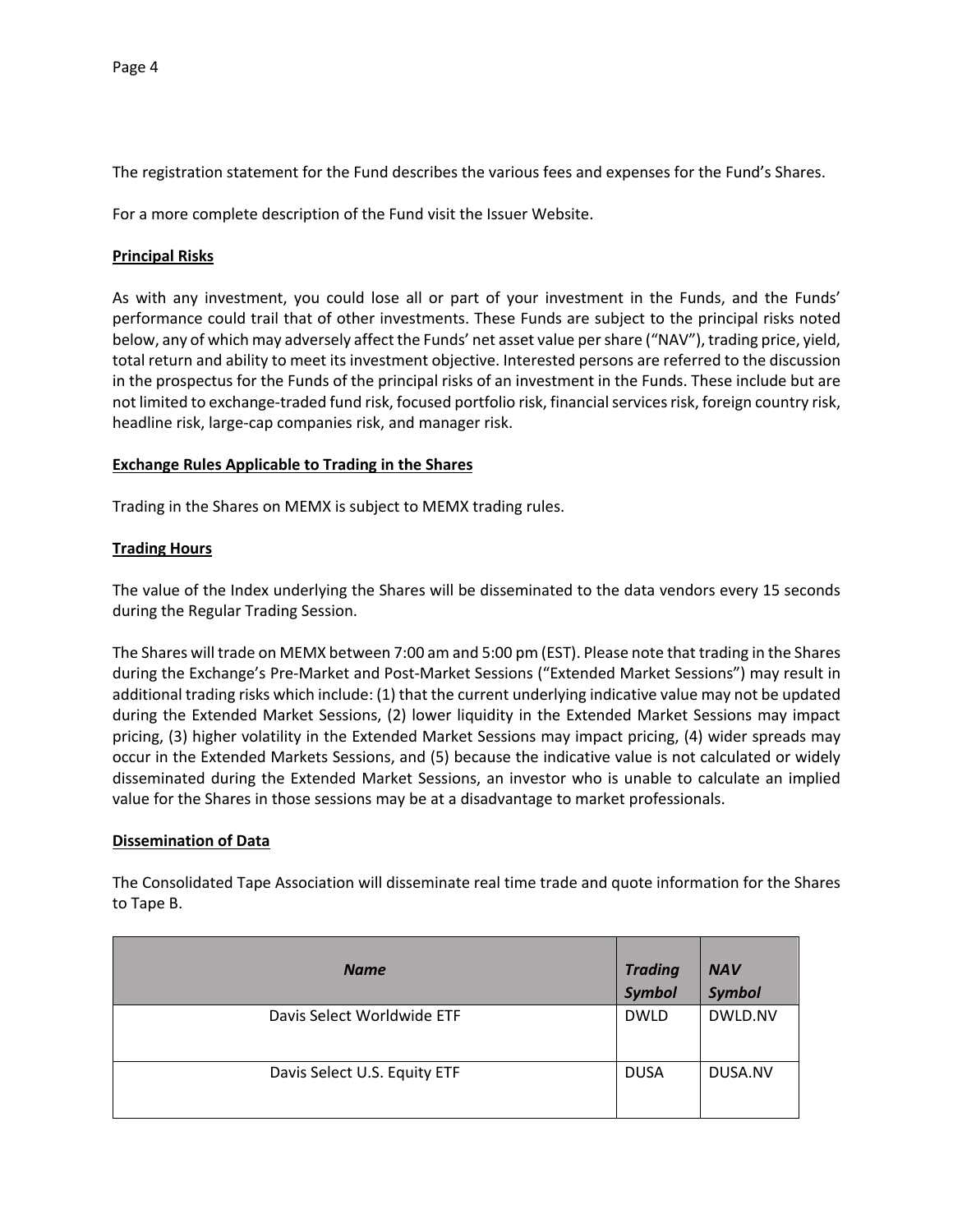| Davis Select International ETF | <b>DINT</b> | DINT.NV |
|--------------------------------|-------------|---------|
| Davis Select Financial ETF     | <b>DFNL</b> | DFNL.NV |

## **Delivery of a Prospectus**

Exchange Members should be mindful of applicable prospectus delivery requirements under the federal securities laws with respect to transactions in the Fund. Prospectuses may be obtained through the Fund's website. The Prospectus for the Fund does not contain all of the information set forth in the Fund's Registration Statement (including the exhibits to the Registration Statement), parts of which have been omitted in accordance with the rules and regulations of the SEC. For further information about the Fund, please refer to its Registration Statement.

In the event that the Fund relies upon an order by the SEC exempting the Shares from certain prospectus delivery requirements under Section 24(d) of the 1940 Act and in the future make available a written product description, Exchange Rules require that Exchange Members provide to all purchasers of Shares a written description of the terms and characteristics of such securities, in a form prepared by the Issuer of the Fund, no later than the time a confirmation of the first transaction in the Shares is delivered to such purchaser. In addition, Exchange Members shall include such a written description with any sales material relating to the Shares that is provided to customers or the public. Any other written materials provided by a MEMX member to customers or the public making specific reference to the Shares as an investment vehicle must include a statement in substantially the following form: "A circular describing the terms and characteristics of [the UTP Derivative Securities] has been prepared by the [open-ended management investment company name] and is available from your broker. It is recommended that you obtain and review such circular before purchasing [the UTP Derivative Securities]."

An Exchange member carrying an omnibus account for a non-member broker-dealer is required to inform such non-member that execution of an order to purchase Shares for such omnibus account will be deemed to constitute agreement by the non-member to make such written description available to its customers on the same terms as are directly applicable to such Exchange member under this rule.

Upon request of a customer, Exchange Members also shall provide a copy of the Prospectus.

## **Suitability**

Trading in the securities on the Exchange will be subject to MEMX Rule 3.7 and other applicable suitability rules. Members recommending transactions in the securities to customers should make a determination that the recommendation is suitable for the customer.

## **Trading Halts**

The Exchange will halt trading in the Shares of a security in accordance with the Exchange's Rules. The grounds for a halt include a halt because the intraday indicative value of the security and/or the value of its underlying index are not being disseminated as required, a halt for other regulatory reasons or due to other conditions or circumstances deemed to be detrimental to the maintenance of a free and orderly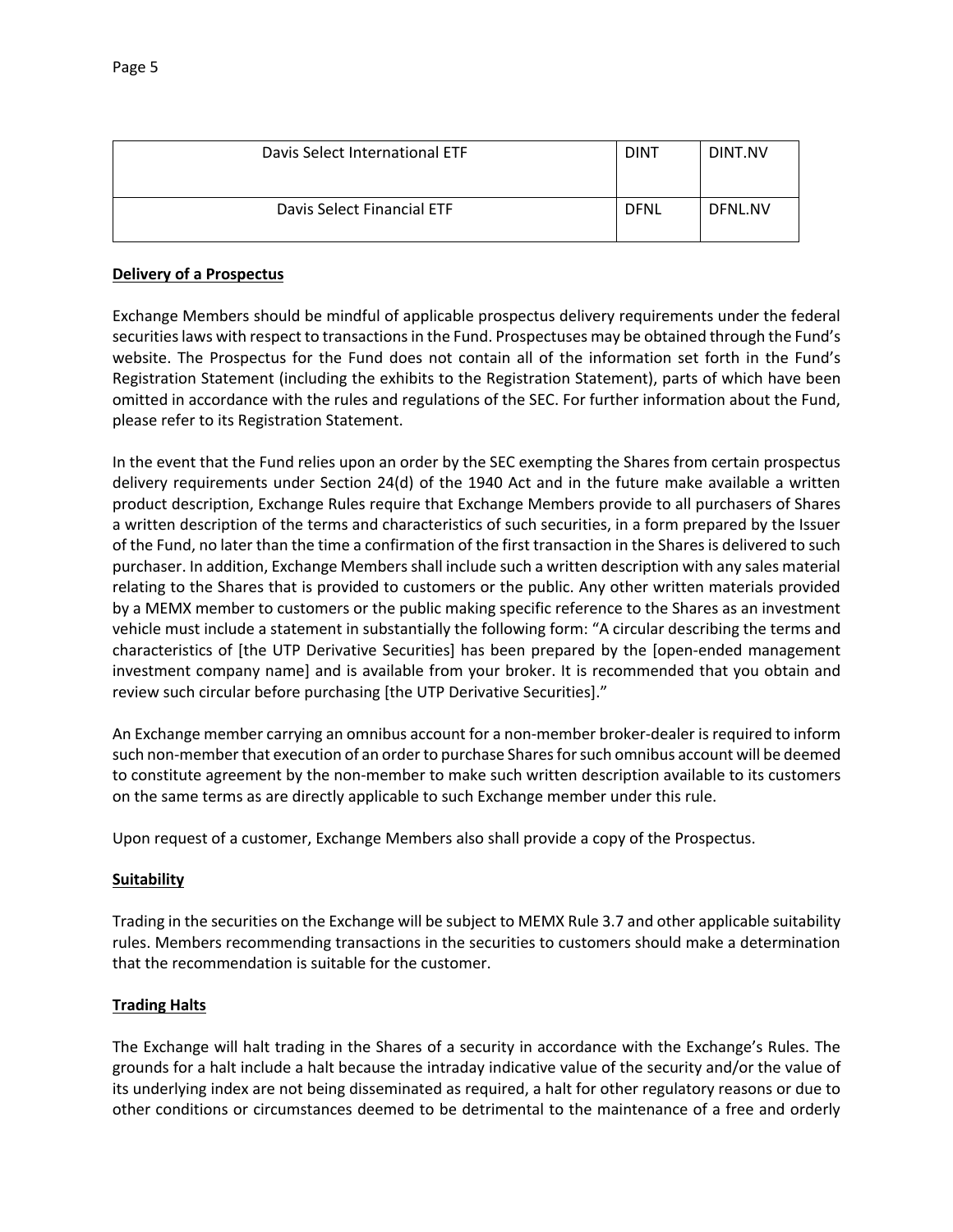market. In addition, MEMX will stop trading the Shares of a security if the primary market de-lists the security.

## **Exemptive, Interpretive and No-Action Relief Under Federal Securities Regulations**

The Securities and Exchange Commission (the "SEC") has issued letters granting exemptive, interpretive and no-action relief from certain provisions of rules under the Securities Exchange Act of 1934 for exchange- traded securities listed and traded on a registered national securities exchange that meet certain criteria.

**AS WHAT FOLLOWS IS ONLY A SUMMARY OF THE RELIEF OUTLINED IN THE NO-ACTION LETTERS REFERENCED ABOVE, THE EXCHANGE ADVISES INTERESTED PARTIES TO CONSULT THE NO-ACTION LETTERS FOR MORE COMPLETE INFORMATION REGARDING THE MATTERS COVERED THEREIN AND THE APPLICABILITY OF THE RELIEF GRANTED IN RESPECT OF TRADING IN SECURITIES. INTERESTED PARTIES SHOULD ALSO CONSULT THEIR PROFESSIONAL ADVISORS.**

#### **Regulation M Exemptions**

Generally, Rules 101 and 102 of Regulation M prohibit any "distribution participant" and its "affiliated purchasers" from bidding for, purchasing, or attempting to induce any person to bid for or purchase any security which is the subject of a distribution until after the applicable restricted period, except as specifically permitted in Regulation M. The provisions of the Rules apply to underwriters, prospective underwriters, brokers, dealers, and other persons who have agreed to participate or are participating in a distribution of securities.

The SEC has granted an exemption from Rule 101 under Regulation M to permit persons participating in a distribution of shares of the above-mentioned Fund to engage in secondary market transactions in such shares during their participation in such a distribution. In addition, the SEC has granted relief under Regulation M to permit persons who may be deemed to be participating in the distribution of Shares of the above-mentioned Fund (i) to purchase securities for the purpose of purchasing Creation Unit Aggregations of Fund Shares and (ii) to tender securities for redemption in Creation Unit Aggregations. Further, the SEC has clarified that the tender of Fund Shares to the Fund for redemption does not constitute a bid for or purchase of any of the Funds' securities during the restricted period of Rule 101. The SEC has also granted an exemption pursuant to paragraph (e) of Rule 102 under Regulation M to allow the redemption of Fund Shares in Creation Unit Aggregations during the continuous offering of Shares.

#### **Rule 10b-10 (Customer Confirmations for Creation or Redemption of Fund Shares)**

Broker-dealers who handle purchases or redemptions of Fund Shares in Creation Unit size for customers will be permitted to provide such customers with a statement of the number of Creation Unit Aggregations created or redeemed without providing a statement of the identity, number and price of Shares of the individual securities tendered to the Fund for purposes of purchasing Creation Unit Aggregations ("Deposit Securities") or the identity, number and price of Shares to be delivered by the Trust for the Fund to the redeeming holder ("Redemption Securities"). The composition of the securities required to be tendered to the Fund for creation purposes and of the securities to be delivered on redemption will be disseminated each business day and will be applicable to requests for creations or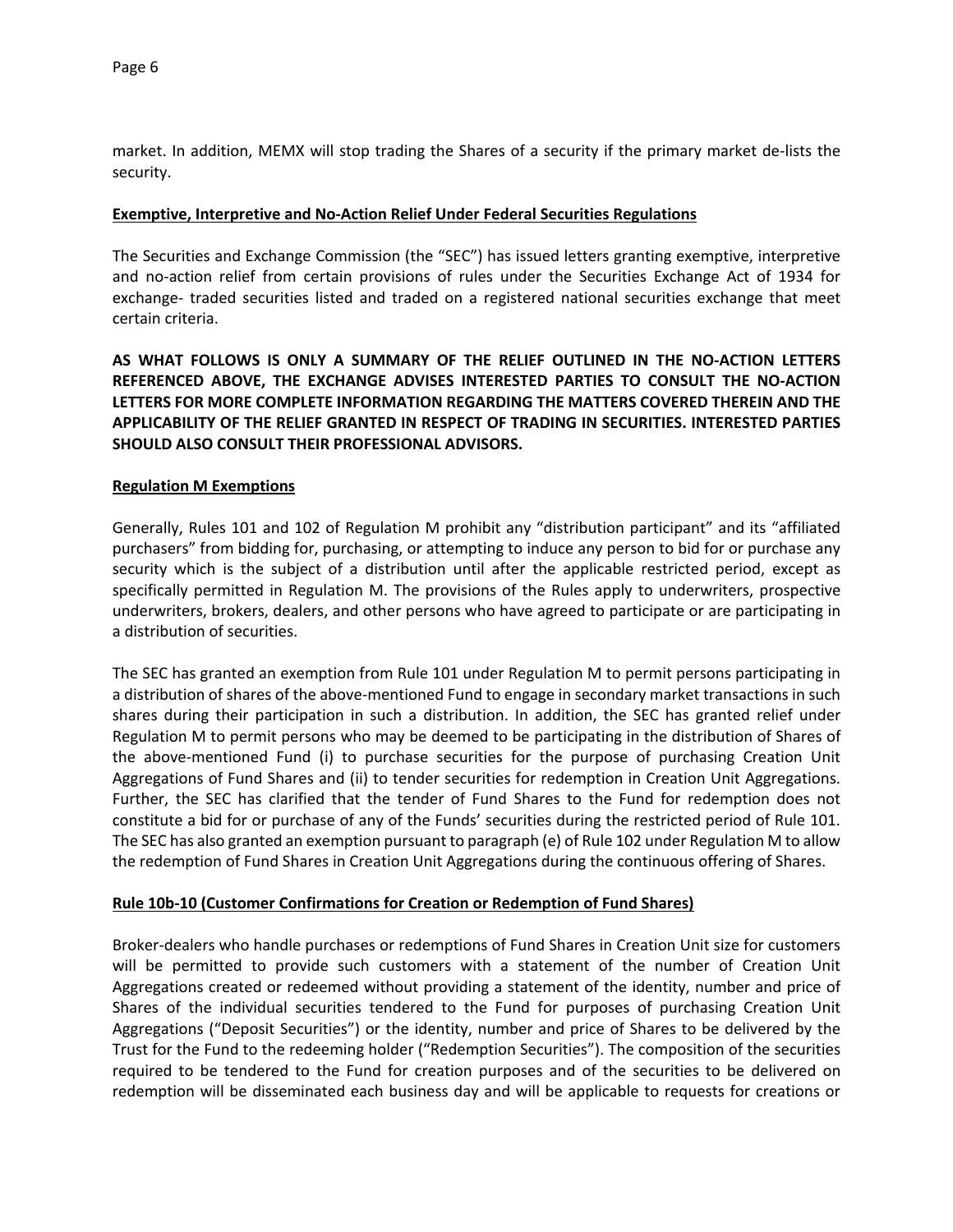redemption, as the case may be, on that day. This exemptive relief under Rule 10b-10 with respect to creations and redemption is subject to the following conditions:

- 1. Confirmations to customers engaging in creations or redemptions must state that all information required by Rule 10b-10 will be provided upon request;
- 2. Any such request by a customer for information required by Rule 10b-10 will be filed in a timely manner, in accordance with Rule 10b-10(c); and
- 3. Except for the identity, number, and price of Shares of the component securities of the Deposit Securities and Redemption Securities, as described above, confirmations to customers must disclose all other information required by Rule 10b-10(a).

# **Rule 14e-5**

An exemption from Rule 14e-5 has been granted to permit any person acting as a dealer-manager of a tender offer for a component security of the Fund (1) to redeem Fund Shares in Creation Unit Aggregations from the issuer that may include a security subject to such tender offer and (2) to purchase Fund Shares during such tender offer. In addition, a no-action position has been taken under Rule 14e-5 if a brokerdealer acting as a dealer-manager of a tender offer for a security of the Fund purchases or arranges to purchase such securities in the secondary market for the purpose of tendering such securities to purchase one or more Creation Unit Aggregations of Shares, if made in conformance with the following:

- 1. Such bids or purchases are effected in the ordinary course of business, in connection with a basket of 20 or more securities in which any security that is the subject of a distribution, or any reference security, does not comprise more than 5% of the value of the basket purchase; or
- 2. Purchases are effected as adjustments to such basket in the ordinary course of business as a result of a change in the composition of the underlying index; and
- 3. Such bids or purchases are not effected for the purpose of facilitating such tender offer.

# **Section 11(d)(1); Rules 11d1-1 and 11d1-2**

Section 11(d)(1) of the Act generally prohibits a person who is both a broker and a dealer from effecting any transaction in which the broker-dealer extends credit to a customer on any security which was part of a new issue in the distribution of which he participated as a member of a selling syndicate or group within thirty days prior to such transaction. The SEC has clarified that Section 11(d)(1) does not apply to broker-dealers that are not Authorized Participants (and, therefore, do not create Creation Unit Aggregations) that engage in both proprietary and customer transactions in Shares of a Fund in the secondary market, and for broker-dealer Authorized Participants that engage in creations of Creation Unit Aggregations. This relief is subject to specific conditions, including the condition that such broker-dealer (whether or not an 6 Authorized Participant) does not, directly or indirectly, receive from the Fund complex any payment, compensation or other economic incentive to promote or sell the Shares of a Fund to persons outside the fund complex, other than non-cash compensation permitted under NASD Rule 2830(l)(5)(A), (B) or (C). (See letter from Catherine McGuire, Chief Counsel, SEC Division of Market